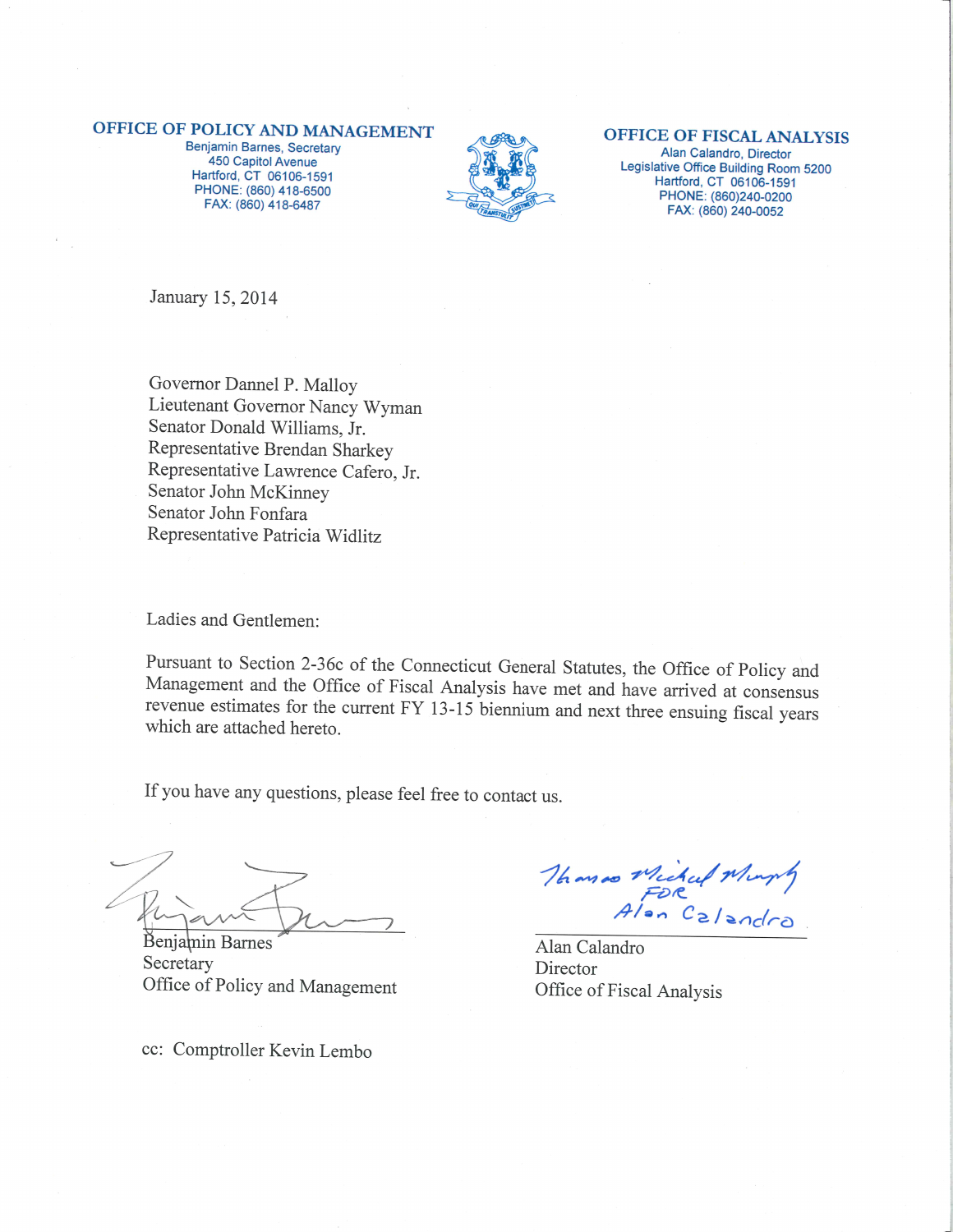# **State of Connecticut Consensus Revenue**

(in millions) January 15, 2014

## **General Fund**

| <b>Taxes</b>                       | FY 2014       | FY 2015                     | FY 2016       | FY 2017                   | FY 2018        |
|------------------------------------|---------------|-----------------------------|---------------|---------------------------|----------------|
| Personal Income Tax                | 9,021.9<br>\$ | 9,513.9<br>$\mathfrak{S}^-$ | \$10,085.5    | \$10,697.5                | \$11,319.5     |
| Sales & Use                        | 4,132.2       | 4,193.5                     | 4,236.5       | 4,409.2                   | 4,581.9        |
| Corporation                        | 815.4         | 755.4                       | 686.9         | 735.1                     | 717.5          |
| <b>Public Service</b>              | 279.6         | 284.7                       | 288.3         | 296.0                     | 303.9          |
| Inheritance & Estate               | 185.1         | 186.8                       | 190.9         | 196.6                     | 202.6          |
| <b>Insurance Companies</b>         | 271.2         | 278.0                       | 238.7         | 242.2                     | 246.5          |
| Cigarettes                         | 383.4         | 370.0                       | 361.5         | 351.4                     | 341.5          |
| Real Estate Conveyance             | 159.4         | 167.5                       | 174.5         | 179.8                     | 185.3          |
| Oil Companies                      | 36.8          | 36.6                        | 37.6          | 37.6                      | 37.6           |
| <b>Electric Generation Tax</b>     | 15.5          | $\overline{\phantom{0}}$    | ÷.            | $\blacksquare$            | $\blacksquare$ |
| <b>Alcoholic Beverages</b>         | 59.8          | 60.2                        | 60.7          | 61.1                      | 61.4           |
| <b>Admissions &amp; Dues</b>       | 38.0          | 38.4                        | 38.8          | 39.2                      | 39.6           |
| <b>Health Provider Tax</b>         | 507.0         | 509.5                       | 511.9         | 514.3                     | 516.8          |
| Miscellaneous                      | 19.9          | 20.2                        | 20.6          | 21.1                      | 21.6           |
| <b>Total Taxes</b>                 | \$15,925.2    | \$16,414.7                  | \$16,932.4    | \$17,781.1                | \$18,575.7     |
| <b>Refund of Taxes</b>             | (1,043.5)     | (1,084.7)                   | (1, 133.9)    | (1, 182.6)                | (1,233.7)      |
| <b>Earned Income Tax Credit</b>    | (104.5)       | (120.7)                     | (138.4)       | (144.9)                   | (151.7)        |
| R&D Credit exchange                | (5.5)         | (6.2)                       | (6.5)         | (6.8)                     | (7.1)          |
| <b>Total Taxes Less Refunds</b>    | \$14,771.7    | \$15,203.1                  | \$15,653.6    | \$16,446.8                | \$17,183.2     |
| Other Revenue                      |               |                             |               |                           |                |
| <b>Transfers-Special Revenue</b>   | \$<br>310.1   | \$<br>324.9                 | \$<br>344.1   | \$<br>354.8               | \$<br>365.7    |
| <b>Indian Gaming Payments</b>      | 285.3         | 280.4                       | 264.0         | 212.2                     | 212.2          |
| Licenses, Permits, Fees            | 315.2         | 285.9                       | 322.3         | 292.8                     | 329.2          |
| Sales of Commodities               | 41.2          | 42.4                        | 43.6          | 44.9                      | 46.3           |
| Rents, Fines, Escheats             | 114.6         | 116.6                       | 118.4         | 121.0                     | 123.7          |
| Investment Income                  | 0.1           | 0.6                         | 1.1           | 1.4                       | 2.0            |
| Miscellaneous                      | 158.1         | 159.8                       | 161.5         | 163.6                     | 165.8          |
| <b>Refund of Payments</b>          | (74.8)        | (76.4)                      | (77.7)        | (78.6)                    | (79.4)         |
| <b>Total Other Revenue</b>         | \$<br>1,149.8 | 1,134.2<br>\$               | \$<br>1,177.3 | $\mathfrak{L}$<br>1,112.1 | \$<br>1,165.5  |
| <b>Other Sources</b>               |               |                             |               |                           |                |
| <b>Federal Grants</b>              | 1,305.5<br>\$ | 1,242.6<br>\$               | \$<br>1,212.7 | 1,226.0<br>\$             | 1,255.6<br>\$  |
| <b>Transfer From Tobacco Fund</b>  | 107.0         | 106.0                       | 95.7          | 92.2                      | 70.9           |
| Transfers From/ (To) Other Funds   | 280.3         | (0.5)                       | (287.8)       | (297.8)                   | (297.8)        |
| <b>Total Other Sources</b>         | \$<br>1,692.8 | \$<br>1,348.1               | \$1,020.6     | \$1,020.4                 | \$<br>1,028.7  |
| <b>Total General Fund Revenues</b> | \$17,614.3    | \$17,685.4                  | \$17,851.5    | \$18,579.3                | \$19,377.4     |
|                                    |               |                             |               |                           |                |